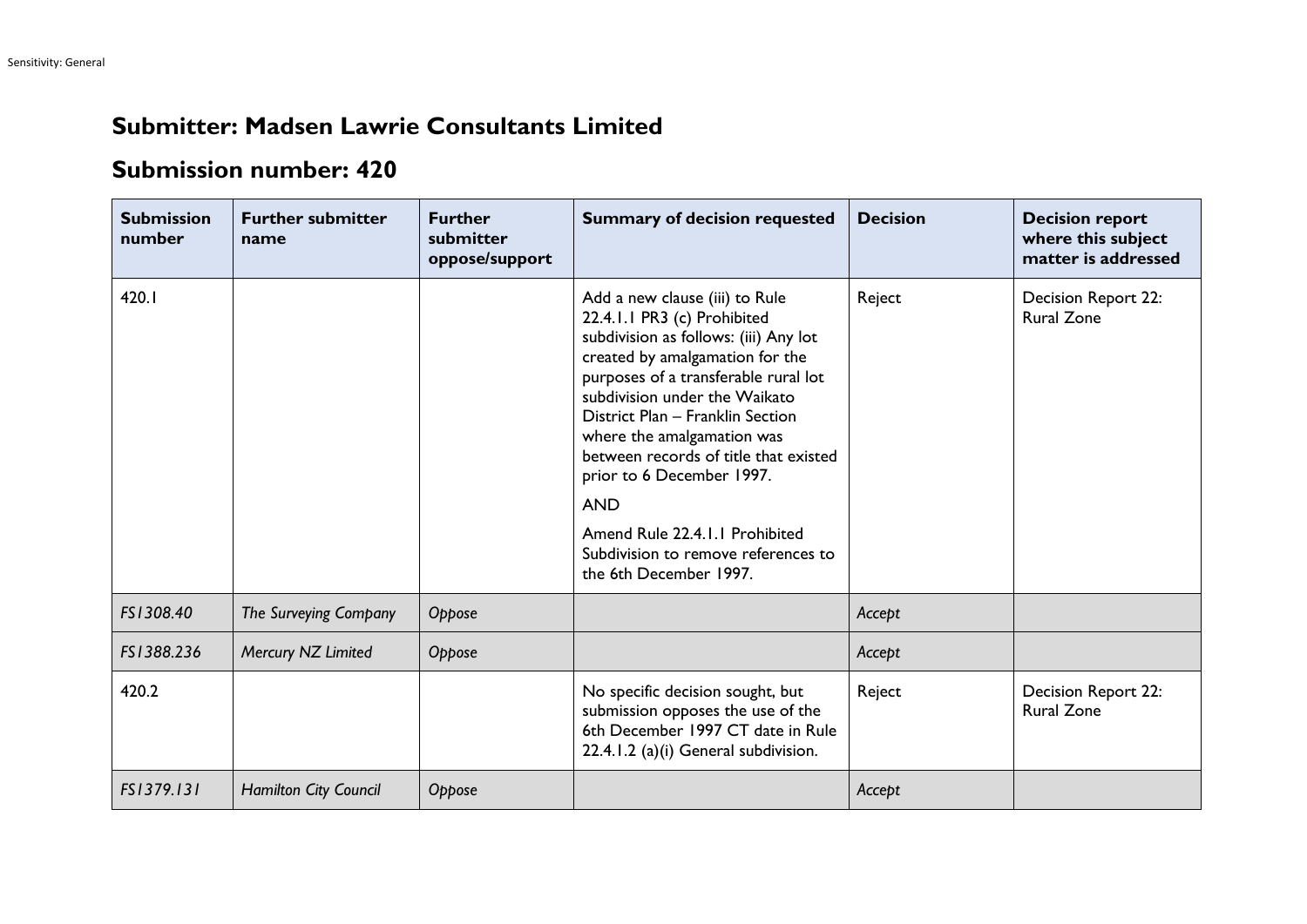| <b>Submission</b><br>number | <b>Further submitter</b><br>name | <b>Further</b><br>submitter<br>oppose/support | <b>Summary of decision requested</b>                                                                                                                      | <b>Decision</b> | <b>Decision report</b><br>where this subject<br>matter is addressed |
|-----------------------------|----------------------------------|-----------------------------------------------|-----------------------------------------------------------------------------------------------------------------------------------------------------------|-----------------|---------------------------------------------------------------------|
| FS1388.237                  | Mercury NZ Limited               | Oppose                                        |                                                                                                                                                           | Accept          |                                                                     |
| 420.3                       |                                  |                                               | Amend Rule 22.4.1.4 RD1 (a)(i)<br>Boundary relocation, to remove<br>specification of a date for titles<br>undergoing the boundary relocation.             | Accept          | Decision Report 22:<br><b>Rural Zone</b>                            |
| FS1379.132                  | <b>Hamilton City Council</b>     | Oppose                                        |                                                                                                                                                           | Reject          |                                                                     |
| FS1388.238                  | Mercury NZ Limited               | Oppose                                        |                                                                                                                                                           | Reject          |                                                                     |
| 420.4                       |                                  |                                               | Retain the alignment of the Village<br>Zone and Rural Zone Boundary of<br>the property at 3660 Highway 22,<br>Naike, to match the property<br>boundaries. | Reject          | Decision Report 28O:<br>Zoning - Rest of District                   |
| FS1388.239                  | Mercury NZ Limited               | Oppose                                        |                                                                                                                                                           | Accept          |                                                                     |
| 420.5                       |                                  |                                               | Retain Rule 22.4.1.2 (a)(ii) General<br>subdivision as notified requiring a<br>minimum of 20ha parent title size.                                         | Accept in part  | <b>Decision Report 22:</b><br><b>Rural Zone</b>                     |
| FS1379.133                  | Hamilton City Council            | Oppose                                        |                                                                                                                                                           | Accept in part  |                                                                     |
| FS1388.240                  | Mercury NZ Limited               | Oppose                                        |                                                                                                                                                           | Accept in part  |                                                                     |
| 420.6                       |                                  |                                               | Amend Rule 22.4.1.2 (a)(iii) General<br>subdivision as follows: The proposed<br>subdivision must create no more<br>than one additional lot, excluding an  | Accept in part  | Decision Report 22:<br><b>Rural Zone</b>                            |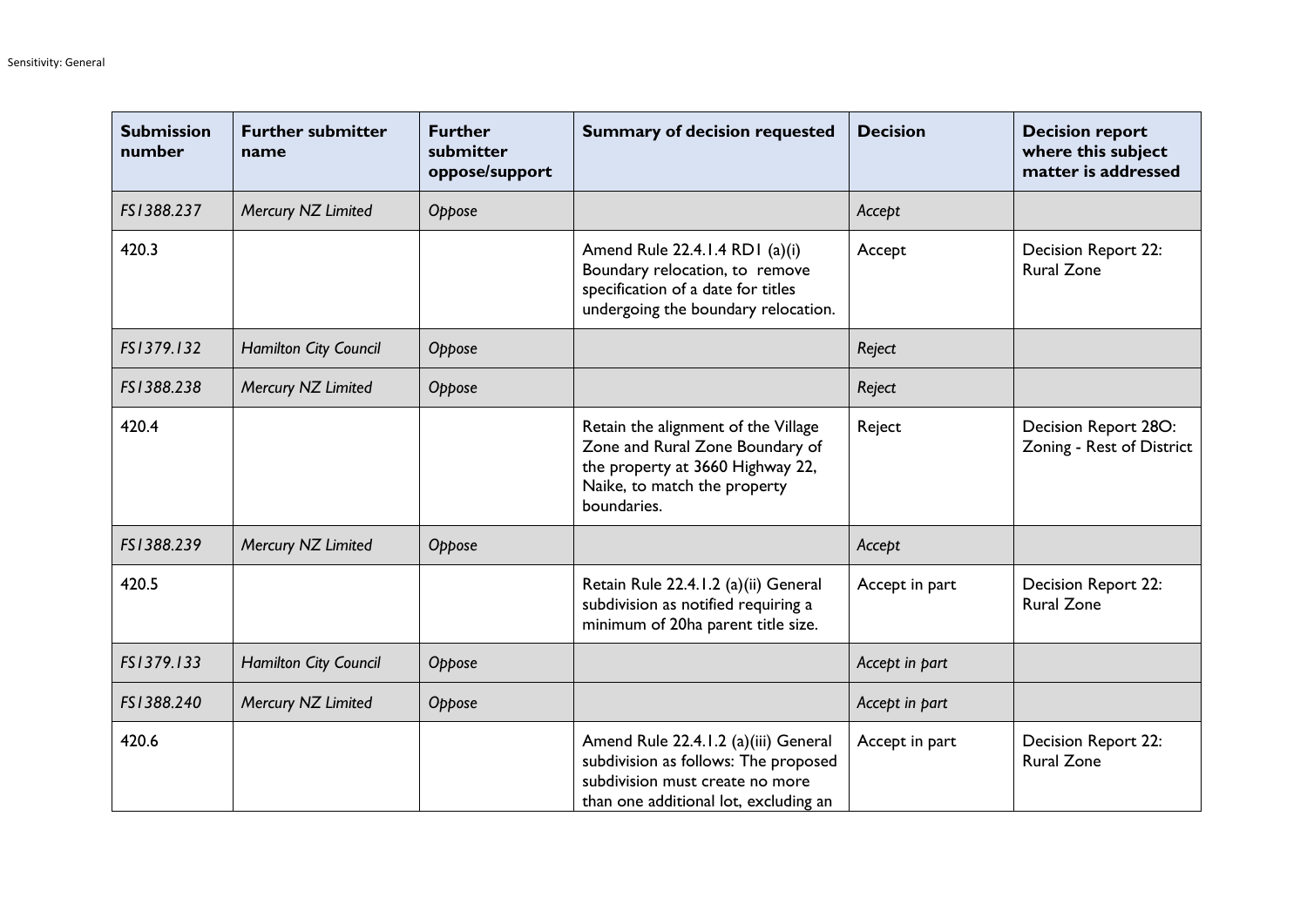| <b>Submission</b><br>number | <b>Further submitter</b><br>name | <b>Further</b><br>submitter<br>oppose/support | <b>Summary of decision requested</b>                                                                                                                                                                                                                                                                                                                                                                                                                               | <b>Decision</b> | <b>Decision report</b><br>where this subject<br>matter is addressed |
|-----------------------------|----------------------------------|-----------------------------------------------|--------------------------------------------------------------------------------------------------------------------------------------------------------------------------------------------------------------------------------------------------------------------------------------------------------------------------------------------------------------------------------------------------------------------------------------------------------------------|-----------------|---------------------------------------------------------------------|
|                             |                                  |                                               | access allotment, for every compliant<br>parent certificate of title.                                                                                                                                                                                                                                                                                                                                                                                              |                 |                                                                     |
| FS1388.241                  | Mercury NZ Limited               | Oppose                                        |                                                                                                                                                                                                                                                                                                                                                                                                                                                                    | Accept in part  |                                                                     |
| 420.7                       |                                  |                                               | Amend Rule 22.4.1.2 (a)(iv) General<br>subdivision to reduce the minimum<br>lot size from 8,000m2 to 4,000m2.                                                                                                                                                                                                                                                                                                                                                      | Reject          | <b>Decision Report 22:</b><br><b>Rural Zone</b>                     |
| FS1353.28                   | <b>Tuakau Proteins Limited</b>   | Oppose                                        |                                                                                                                                                                                                                                                                                                                                                                                                                                                                    | Accept          |                                                                     |
| FS1388.242                  | Mercury NZ Limited               | Oppose                                        |                                                                                                                                                                                                                                                                                                                                                                                                                                                                    | Accept          |                                                                     |
| 420.8                       |                                  |                                               | Amend Rule 22.4.1.4 RD1 (a)(iv)<br>Boundary relocation to reduce the<br>minimum lot size from 8,000m2 to<br>4,000m2, if not 2,500m2.<br><b>OR</b><br>Add a new clause to Rule 22.4.1.4<br>Boundary relocation (if the minimum<br>lot size is not reduced to<br>2500m2) enabling boundary<br>relocation for pre-existing lots<br>smaller than 8,000m2 that were<br>previously created in compliance<br>with the Franklin section of the<br>Operative District Plan. | Reject          | Decision Report 22:<br><b>Rural Zone</b>                            |
| FS1379.134                  | <b>Hamilton City Council</b>     | Oppose                                        |                                                                                                                                                                                                                                                                                                                                                                                                                                                                    | Accept          |                                                                     |